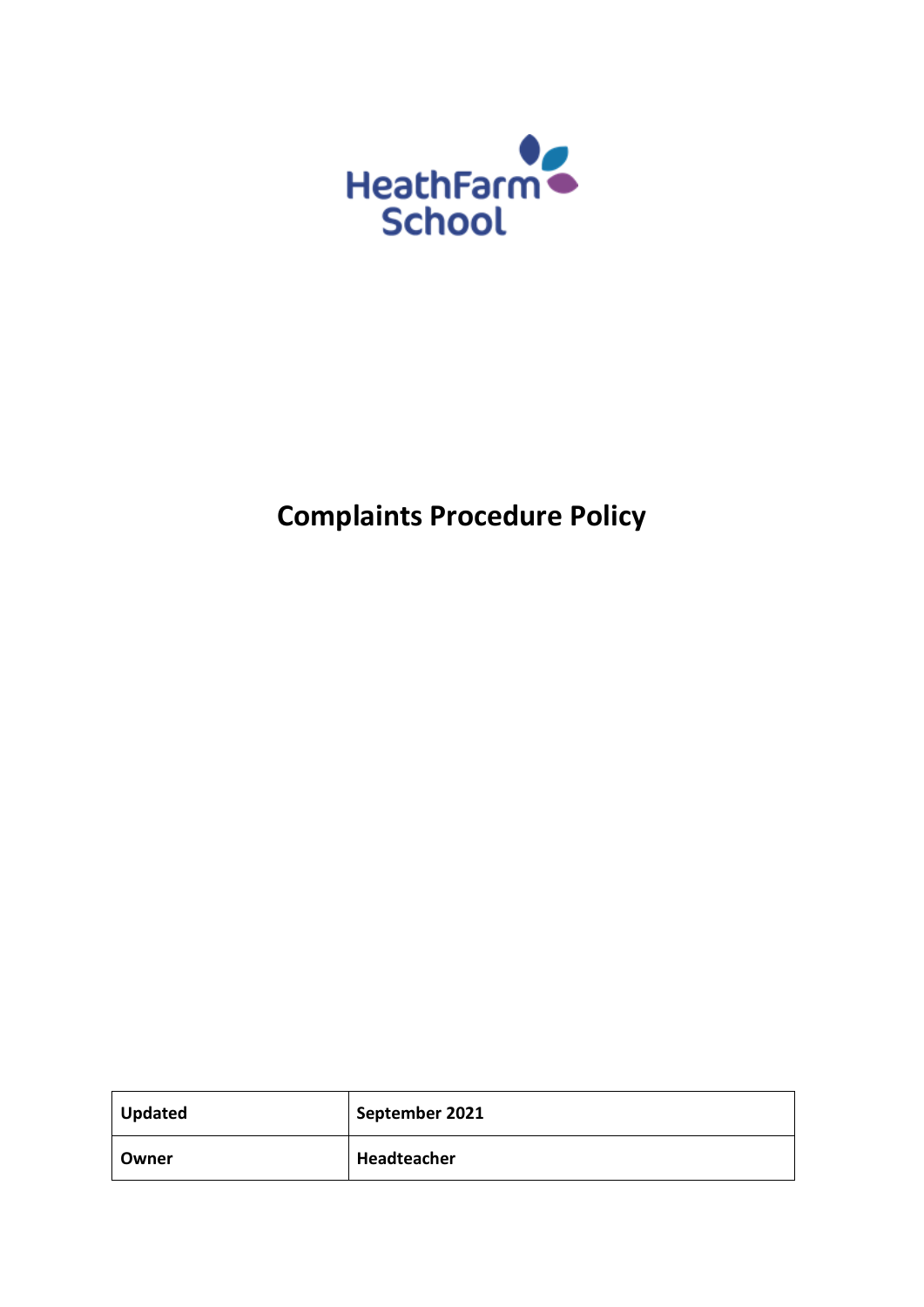Heath Farm School's complaints procedure, as required by law in paragraph 33 [Part 7 of the Independent School Standards) and the number of complaints registered under the formal procedure during the preceding school year will be made available on the school's website.

## **The difference between a concern and a complaint**

A 'concern' may be defined as 'an expression of worry or doubt over an issue considered to be important for which reassurances are sought'.

A complaint may be generally defined as 'an expression of dissatisfaction however made, about actions taken or a lack of action'.

It is in everyone's interest that complaints are resolved at the earliest possible stage. Many issues can be resolved informally (Stage 1), without the need to invoke formal procedures (Stages 2 & 3).

We take all concerns seriously and will make every effort to resolve any matter raised, as quickly as possible.

### **Who can make a complaint?**

Any person, including members of the general public, may make a complaint about any provision of facilities or services provided, unless separate statutory procedures apply (such as exclusions or admissions).

The complaints procedure does not apply to prospective pupils who have no right of complaint.

## **Complaints from Parents/Carers**

The procedures set out below only relate to complaints from parents of pupils, i.e. persons for whom education is being provided at the school. The process set out below does not cover complaints from parents of pupils who have left (except in cases where the complaints process was started when the pupil was still being educated at the school).

It is expected that complaints are made as soon as possible after an incident arises (although three months is generally considered to be an acceptable time frame in which to lodge a complaint). The procedures below will be followed in the event of a complaint being made by parents or carers against the school (complaints are not limited to parents or carers of children that are registered at the school).

#### **Informal Complaint (Stage 1)**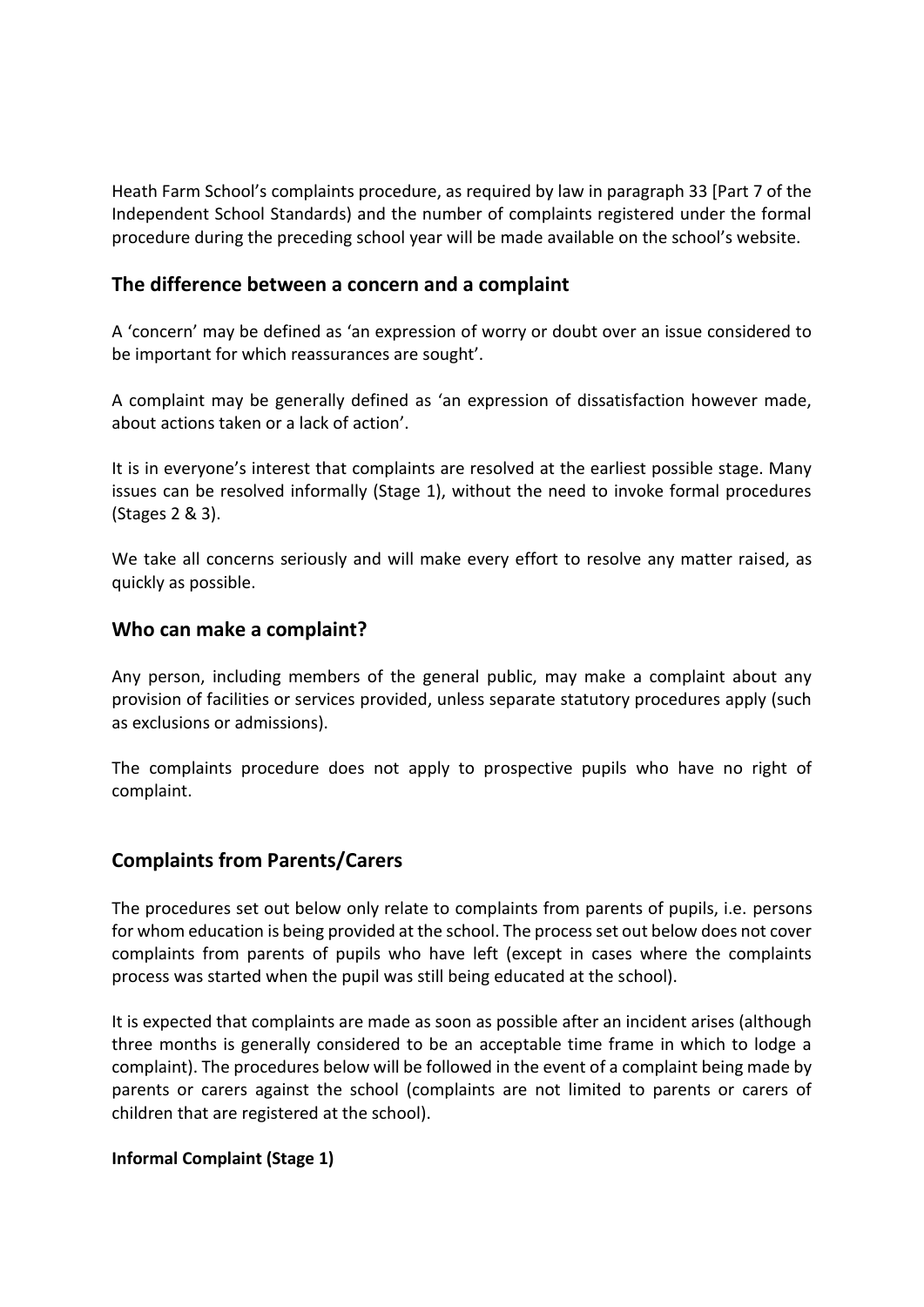If parents or carers have a complaint against the school they may initially wish to contact the school informally either by telephone, in writing or personally after making an appointment. The school will ask the complainant what they think might resolve the issue. The school will consider and resolve as quickly, and efficiently as possible the complaint and will respond with the outcome within *10 days*, (where further investigations are necessary that will exceed this time period, new time limits will be communicated with an explanation for the delay).

## **Formal Complaint (Stage 2)**

1. If parents or carers are not satisfied with the response at Stage 1 they should write formally to the Headteacher**, Jason Pearn, 01233 712030 or jpearn@heathfarmschool.org**. The Headteacher will investigate the complaint further and respond in writing within 10 days (where further investigations are necessary that will exceed this time period, new time limits will be communicated with an explanation for the delay). If the complaint is against the Headteacher the complaint should be addressed to the School's Chair of Governors, also known as the Assistant Director, **Craig Ribbons, 07912 310052 or Craig.Ribbons@acorncare.co.uk**. The Schools' Chair of Governors (Assistant Director) will investigate and respond within 20 days.

## **Formal Complaint (Stage 3)**

- 2. If the parents or carers are still not satisfied with the response at Stage 2 they should inform the School's Chair of Governors (Assistant Director) who will arrange a panel to hear the complaint.
- 3. The panel will comprise three people not directly involved in the matters detailed in the complaint. At least one member of the panel will be independent of the running and management of the school (The member should not only be outside the school's workforce, and not a member of governing body/proprietorial body, but also should not be otherwise involved with the management of the school).
- 4. The date of the panel meeting will take into account the availability of the parents or carers as well as the school and will take place within 30 days.
- 5. Parents or carers will be invited to bring with them another person or persons to support them at the panel hearing if they wish. (The panel hearing does not confer a right on a parent to have a legal representative to make representations on their behalf at the hearing).
- 6. The panel will hear the complaint and will hear the outcome of the school's investigations and its response to these. The panel will then make findings and recommendations which will be communicated in writing within 10 days of the conclusion of the hearing to the Proprietor, Assistant Director, the Headteacher, the parent or carer and, where appropriate, the person complained about.
- 7. If a parent does not exercise the right to attend a panel hearing, the panel will meet in line with this policy. The school's arrangements for the panel hearing will be reasonable in order to facilitate the parent(s) exercising the right of attendance.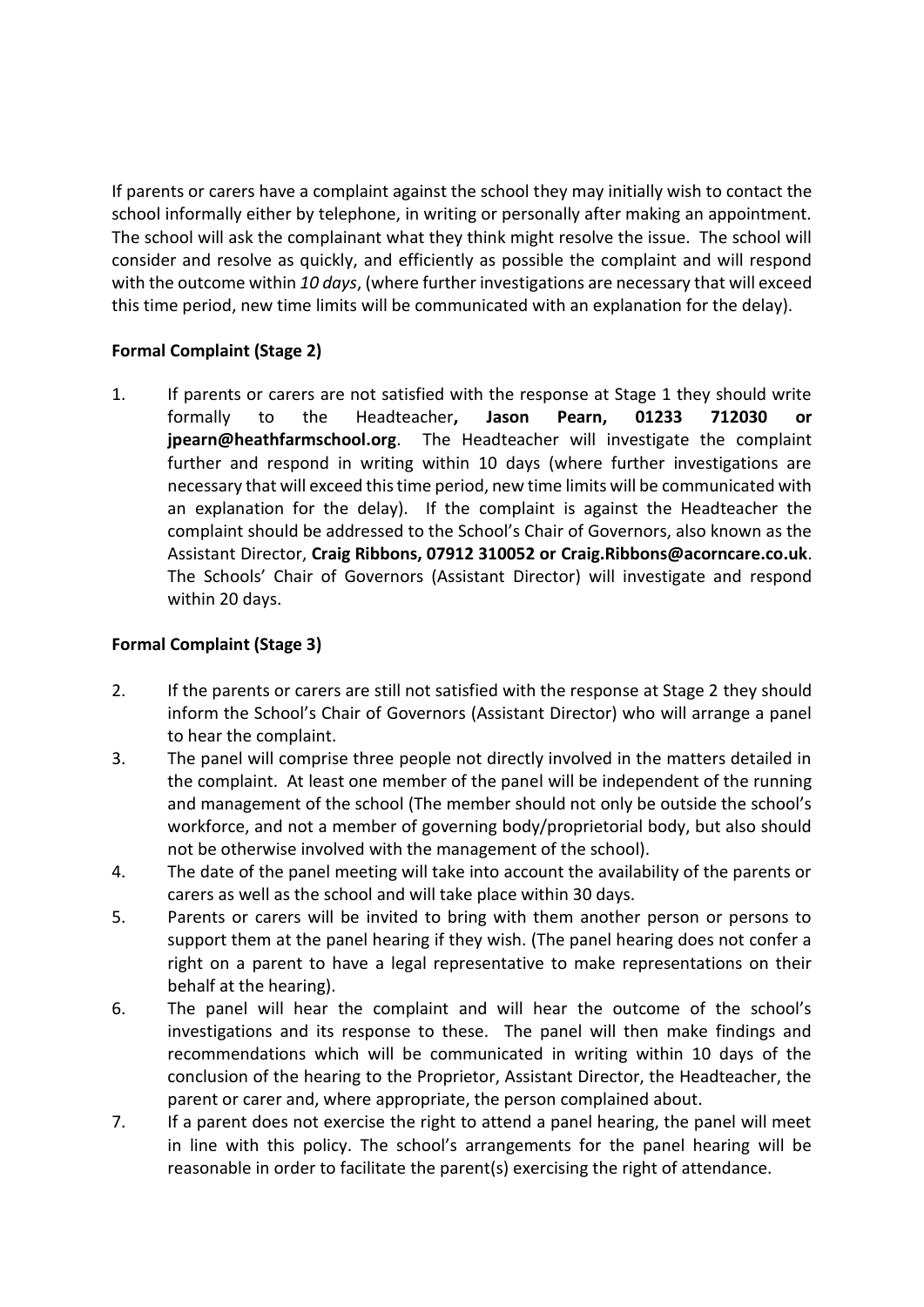- 8. A written record of all complaints and their resolution, whether they proceeded to a panel hearing or not, will be kept on the school premises by the Headteacher (Equality Act 2010) and made available to the Proprietor and Ofsted inspectors on request. The school will record the progress of the complaint and the final outcome. These records and any correspondence relating to a complaint will remain confidential, except where the Secretary of State or a body conducting an inspection under section 163 of the Education Act 2002 requests access to the records.
- 9. The number of complaints registered under the formal procedure during the preceding school year will be published on the school website.

## **Complaints from Pupils**

The procedures below will be followed in the event of a pupil making a complaint against a member of staff, a fellow pupil or any other person or situation either in school or outside.

Pupils may wish to talk to an adult they trust about a situation relating to school or to a situation outside school.

Pupils are reminded that, although they may speak to any member of staff, there may be occasions where information will have to be referred to other agencies such as Children's Services.

Within school, pupils may talk to any member of Education Staff.

A pupil may merely need a trusted adult to talk a situation through with and may not be making a formal complaint. However, all actual complaints made by pupils will be recorded by the member of staff in the Complaints Log. The school response to the complaint will also be recorded. If the complaint is serious the pupil's parents/carers will be informed of both the complaint and the outcome. Some complaints will be referred to other agencies or to the Local Authority. If necessary, a meeting will be called to discuss the issues further.

A pupil may ask to speak to an adult from an outside agency. The school will, wherever possible, put the pupil in contact with a representative of the appropriate agency. The referral will be noted in the pupil's file.

If the complaint is an allegation against a member of staff then the school's safeguarding policy must be followed in addition to recording the complaint. Failure to follow this process may result in disciplinary action.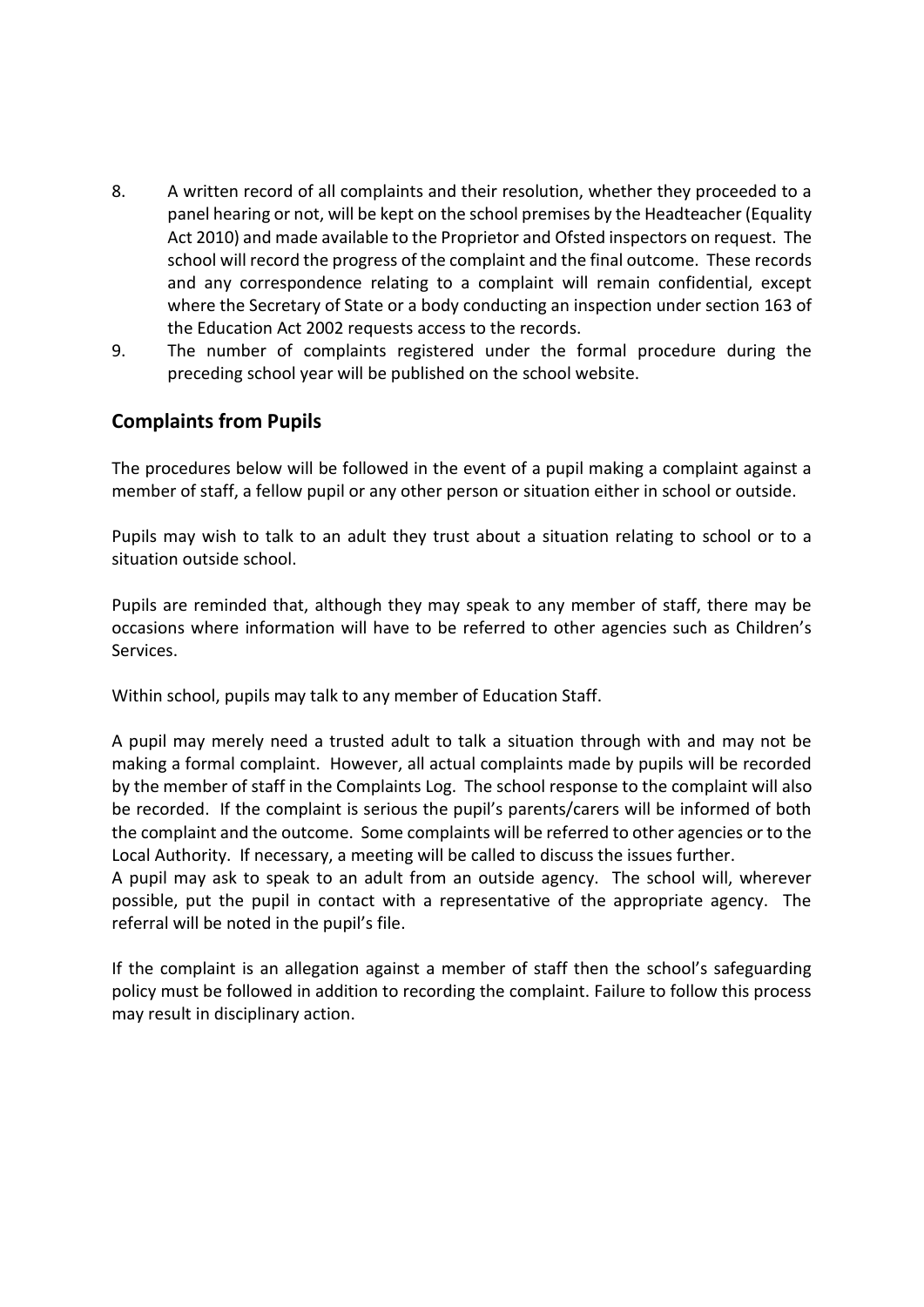## **Unreasonable Complainants**

The school is committed to dealing with all complaints fairly and impartially, and to providing a high quality service to those who complain. We will not normally limit the contact complainants have with the school. However, we do not expect our staff to tolerate unacceptable behaviour and will take action to protect staff from that behaviour, including that which is abusive, offensive or threatening.

The school defines unreasonable complainants as 'those who, because of the frequency or nature of their contacts with the school, hinder our consideration of their or other people's complaints'.

A complaint may be regarded as unreasonable when the person making the complaint:

- refuses to articulate their complaint or specify the grounds of a complaint or the outcomes sought by raising the complaint, despite offers of assistance;
- refuses to co-operate with the complaints investigation process while still wishing their complaint to be resolved;
- refuses to accept that certain issues are not within the scope of a complaints procedure;
- insists on the complaint being dealt with in ways which are incompatible with the adopted complaints procedure or with good practice;
- introduces trivial or irrelevant information which the complainant expects to be taken into account and commented on, or raises large numbers of detailed but unimportant questions, and insists they are fully answered, often immediately and to their own timescales;
- makes unjustified complaints about staff who are trying to deal with the issues, and seeks to have them replaced;
- changes the basis of the complaint as the investigation proceeds;
- repeatedly makes the same complaint (despite previous investigations or responses concluding that the complaint is groundless or has been addressed);
- refuses to accept the findings of the investigation into that complaint where the school's complaint procedure has been fully and properly implemented and completed including referral to the Department for Education;
- seeks an unrealistic outcome;
- makes excessive demands on school time by frequent, lengthy, complicated and stressful contact with staff regarding the complaint in person, in writing, by email 12and by telephone while the complaint is being dealt with.